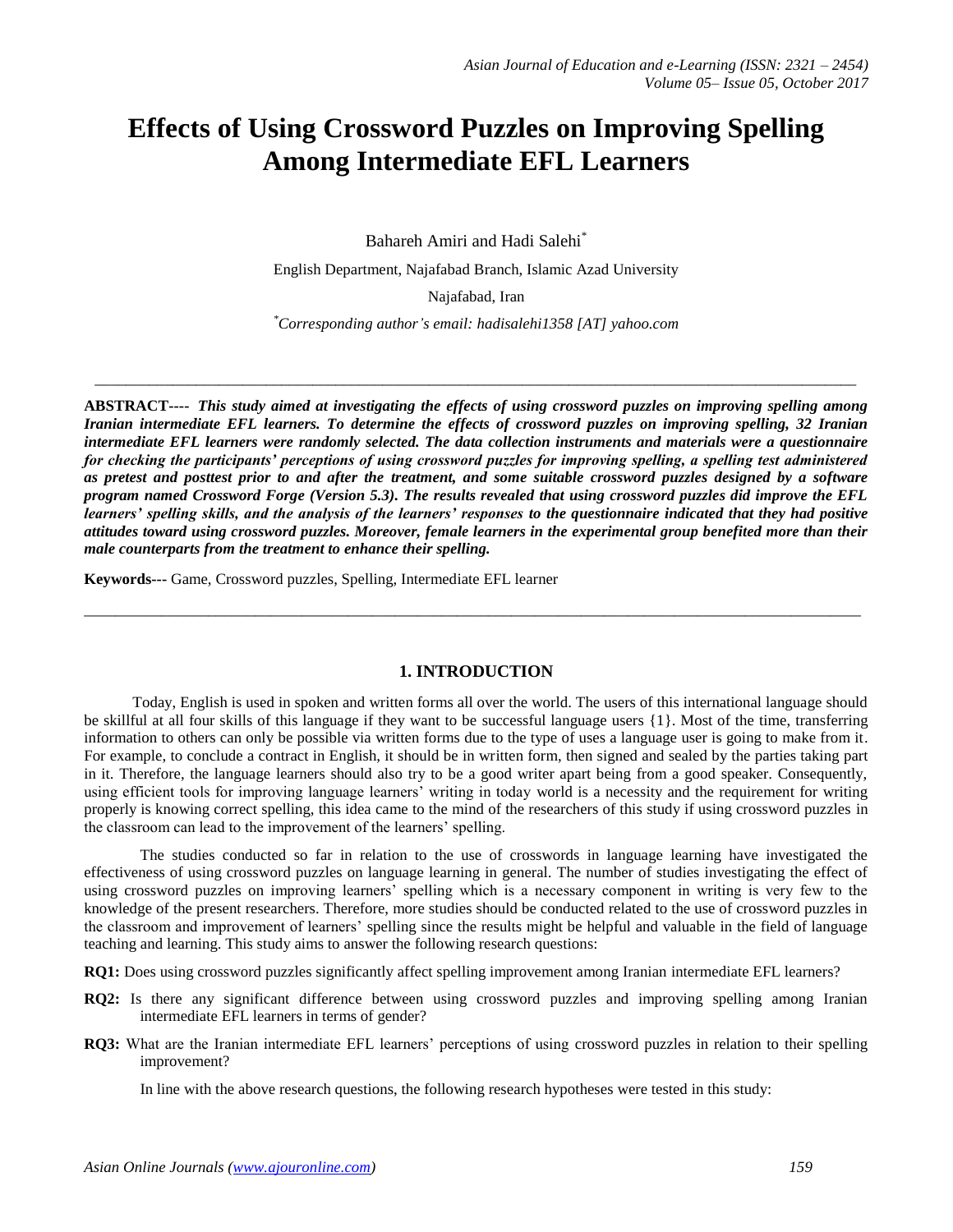- **H01:** Using crossword puzzle does not significantly affect the improvement of spelling among Iranian intermediate EFL learners.
- **H02:** There is no significant difference between Iranian intermediate EFL male and female learners in improving spelling using crossword puzzles.

## **2. LITERATURE REVIEW**

The following part includes history of using games, history of using crossword puzzles, and related studies on spelling:

#### **2.1. History of using games**

A very common question asked by both native and non-native speakers of English language while being faced with each other in a situation in which they need to communicate together about different things or even when they want to know if their interlocutor is familiar with English language is "Can you speak English?". They never ask each other questions such as "Can you write English or can you understand English? This while being good at English or any other language means to be skillful at its whole components and skills. Most of the time, a language speaker has to write to other foreign people in the form of letters or short messages and the like. Therefore, the need to practice learning written form is here highly felt and to be a skillful writer, one should use proper spelling and language teacher and instructors should try to find the best ways to teach spelling to their learners.

Cruickshank and Telfer {2} reported that games provide a reactive atmosphere where students quickly know how they are doing. Haun {3} suggested a number of advantages for utilizing games in the classroom, involving teaching learners substitute techniques to studying, influencing cognitive advancement, motivating learners to learn rather than memorizing, and increasing learners' confidence when they get a right answer. Sugar and Takacs {4} pointed out that games make a communicative learning experience by converting inactive learning substance into learning experiences where the students are active members and participants.

Games for a long time have been used as effective tools in not only language learning and teaching but also other fields of science such as mathematics, geography and the like {5}. In relation to diverse styles of learning, the use of games in the classroom can be an efficient tool, particularly at the college level. Skilful and talented learners, who are the most likely to attend college, have been obtained to select games and other substitute teaching methods {6}. For some instructors, employing alternative methods of teaching may be problematic, as many instructors want to use the traditional methods they are easy with, but games can be utilized as a complement to traditional methods, not as a substitution {6}. As a point, it is important to notice that games adding flexibility to the classroom, permitting learners to regulate in the finest way in which they learn {6}. Games permit learners to work in group or in isolation, to be competitive or not, to be innovative, and to have pleasure while learning.

Ritzko and Robinson {7} discussed the use of two learning games as an educational method to involve learners in active learning. A study of learners in three undergraduate business courses was performed to investigate the efficiency and acceptance of two learning games, crossword puzzles and jeopardy, as teaching procedures. In fact, today's college students need a more active and enjoyable learning atmosphere. They suggested that students are motivated and interested by using instructional games and these games helped in their preparation for class and tests. According to Moursund {8}, games are a form of play in which people can gain mental maturity and they provide an environment for players to learn about themselves and can interact with each other and develop some kinds of social skills. Games can be helpful to develop some skills such as thinking and problem-solving that are beneficial in non-game and game environments.

## **2.2. History of using crossword puzzles**

Bressan  $\{9\}$  and Wolfe  $\{10\}$  have tried to categorize the types of crossword puzzles according to the hints applied. Bressan {9} referred to two chief classes: direct-definition clues and hidden clues. Direct definition clues involve general, synonym, antonym, definition, and explanatory clues. Hidden clues include anagrams, vocabulary transpositions, paired meanings, and etc. Most second language puzzles apply clues from the direct-definition clues, even if hidden clues in the shape of anagrams sporadically occur. Bressan {9} discussed that crossword puzzles develop word building and orthography, and increase and evaluate the learner's knowledge of morphology.

Crossword puzzles have been illustrated to be efficient teaching tools of lexicon, spelling, definitions, and coupling key concepts with associated names, causing in more recalling and memorizing the facts {11; 12; 13; 6}. Due to the need to spell words properly to complete the puzzle, their use causes in increased attention in studying as well, and when completed, can be used more as a study tool {11; 12}.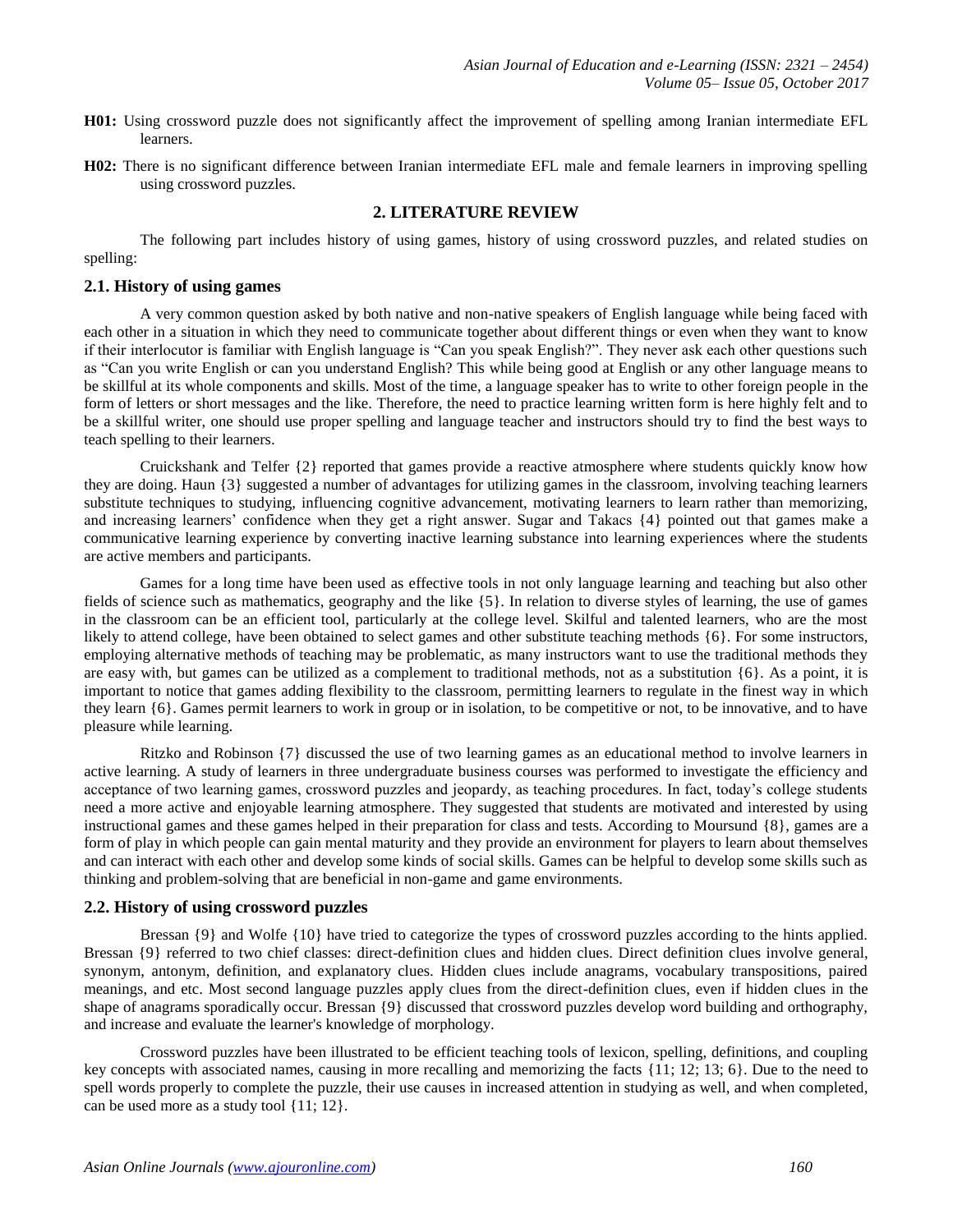The use of crosswords as games in the classrooms has proven to be a very useful tool in language teaching and due to their flexibility and versatility, they have been used efficiently in different disciplines {11}. Childers {14} uncovered that 96% of learners registered in a sociology course had faith in utilizing crossword puzzles was beneficial when studying sociological notions. Besides, 26% of the learners realized crossword puzzles are helpful for recognizing themes for extra study or for explanation of particular concepts. Childers {14} has proved that use of a crossword puzzle in an educational psychology class progressed memorizing, facilitated correlation of facts, and reinforced remembrance of concepts through the formation of a mental picture that associated words to concepts. Additionally, the completion of the crossword puzzle boosted topics' confidence levels and increased motivation to stud {12}.

As a study device, crossword puzzles are advantageous in recognizing parts of understanding in addition to lack of comprehension and parts of weakness {12; 13; 15}. When learners recognize replies correctly, they may have a growth in confidence {11; 12; 13; 15}. This can have a positive influence on scores, as self-efficacy has been shown to be related to implementation {36}, and gratification has been displayed to improve learning {11}. When learners have problem with the puzzles, they are stimulated to raise questions and research to realize the correct replies {13}. In general, learners discovered this method of study to be beneficial {11}, and research has illustrated crosswords to have a positive influence on learning {15}. Research has also shown that these puzzles enhance motivation and learners' attention in the subject within reach {12;13}.

### **2.3. Related studies on spelling**

Spelling is the student's ability to write a word accurately and "the way in which a word is spelled" (Merriam-Webster's collegiate dictionary, 2017). Writing true spelling increases to the quality of general writing texts. One of the mediums for teaching spelling is the use of games one of which is crossword puzzles {16}. This research gives some explanations in relation to the use of crossword puzzles on improving spelling.

Al-zuoud and Kabilan {17} studied the learners' spelling errors to recognize and facilitate the learners' spelling problems. Cook {18} declared that "unlike native speakers, students may not know the actual system of English, and will appear to use the wrong letter" (p. 1). Writing correctly is really a great challenge for both native and non-native learners. Generally, it is much bigger with the learners of English as a foreign language {19}. Based on an investigation of errors in the writing of learners of English from a series of countries, Cook {18} determined that English spelling errors can be ordered into four major kinds of spelling errors such as, omission, replacement, rearrangement and insertion errors. Even though spelling is "a sign of education" {20}, (p. 474), and though it is vital for second language learners (L2) and foreign language learners (FL), studies have demonstrated that this part has received little attention {17; 21; 22}. Subhi and Yasin {23} investigated the spelling problems and errors facing the Iraqi students who are studying English language as a necessary condition to start their academic education in Malaysian universities. For the categorization and data analysis of spelling errors in their study used Cook's classification {18}: i) Omissions (the removal of some letters), ii) Substitutions (substituting one letter with another), iii) Insertions (adding further letters), and iv), Transpositions (switching the place of letters). Alzuoud and Kabilan {17} studied the researches that concentrated on students' spelling errors, they pointed out that a very few studies have been conducted with regard to the problems that Arab learners have in spelling.

Tsai, Hsu, Tsai, Yu, and Huang {24} have designed and put into practice a multi-part Mahjong-like spelling game to learn English vocabularies. English vocabulary is mixed with some letters to form an English vocabulary. It is a fundamental skill to successfully mix the correct letters to form a correct vocabulary in English learning. A word spelling game can involve the students to efficiently comprehend and learn English words. Mahjong is an old-fashioned Chinese game for gambling and amusement. The player tries to mix the matching tiles within a certain sequence based on the game rules of Mahjong. The tile arrangement of Mahjong is like to spell letters making a term in English vocabulary learning. The learners played the Mahjong-like spelling game to compete with other learners in interactive learning. It could involve the learning outcomes to successfully spell the correct words and to develop their spelling abilities in English terminology learning.

# **3. METHODOLOGY**

This part involves the research participants, the research instruments and materials, procedure, and results of data analysis.

## **3.1. Research participants**

The participants of this study were 32 Iranian intermediate male and female EFL learners. Since gender is an important variable in this study, the number of male and female learners should be equal, that is, sixteen male and sixteen female learners should be randomly chosen. Their age varied from 11 to 13 years old. All the learners were of Iranian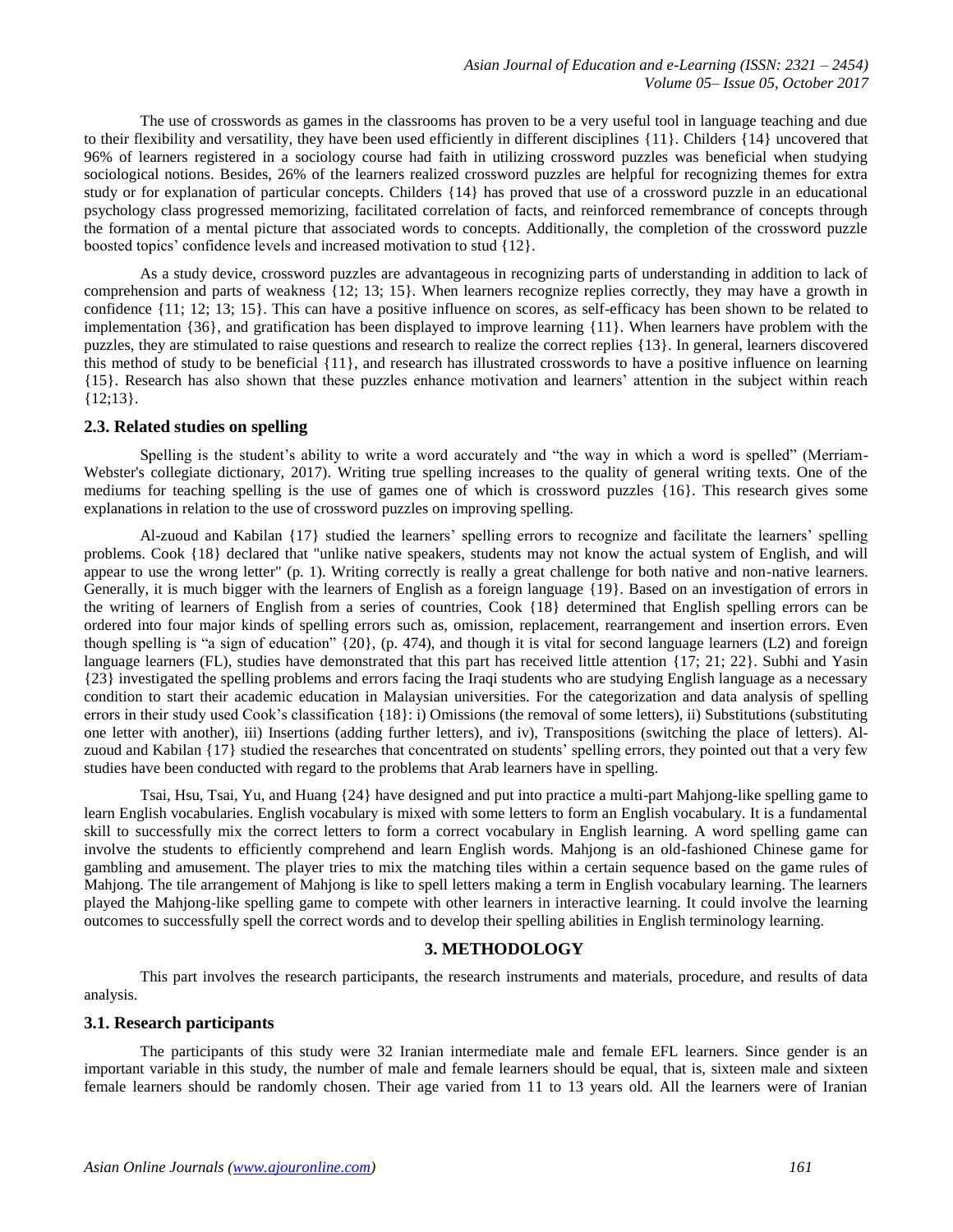nationality and native speakers of Persian language. They were chosen from those studying English in one English language institute in Isfahan, Iran. The participants were assigned to two groups of experimental and control, 16 learners each.

## **3.2. Research instruments and materials**

The instruments and materials used for collecting data were attitude questionnaire, spelling test, Crossword Forge Software, and some suitable crossword puzzles.

#### *Attitude questionnaire*:

The answers to the questions were given based on a 5-point Likert scale varying from 'strongly agree' to 'strongly disagree'. The questionnaire items were adopted from Salehi and Habibi {25} and Kalanzadeh, Shirvali vand, and Javadani Mehr {26} and then some modifications were made on the items to achieve the aims of the study. In order to validate the developed questionnaire, three experts in the field were invited to check the content of the questionnaire. Moreover, the reliability of the research-made questionnaire was calculated using Cronbach Alpha and it was reported to be 0.83. The questionnaire consisted of two parts. The first part included the demographic data, and the second part included 15 items to be answered by the learners in relation to using crossword puzzles for improving spelling.

## *Spelling test:*

A spelling test was administered to the participants in the study as pretest and posttest. For checking the reliability of the test, 10 intermediate learners were selected randomly and the scores obtained from the test were coded and entered the SPSS (Version 22), for reliability analysis. The Cronbach's alpha coefficient was found to be 0.83 and also the split-half reliability measure was found to be 0.81. The test consisted of two parts; the first part contained information about learner's names, their age, and their gender that they could select it with predetermined items, and the second part consisted of 30 multiple choice items using the words incorporated in the textbook.

## *Crossword Forge Software (Version 5.3):*

This software allowed the researchers to make ideal, high quality, and printable crossword puzzles. Moreover, this software provided this quality for users to add background pictures to make the puzzles more pleasing.

## *Crossword puzzles:*

The crossword puzzles were designed using Crossword Forge and the words were chosen from the book taught in the English language institute.

# **3.3. Procedure**

The setting of this study was two English classrooms of an English institute located in Isfahan, Iran. Prior to administering the spelling test, a pilot study was conducted on 10 intermediate EFL learners of the same institute to check the reliability index. The Cronbach's alpha coefficient was found to be 0.83; the split-half reliability measure was found to be 0.81 as well. In order to check the validity of the test, the researchers sent three copies of the test to three experts and they confirmed its validity. Then the participants were divided into two groups of sixteen. The experimental group received spelling teaching via using the designed crossword puzzle according to the word lists in the spelling test and the control group received the traditional method of teaching the same word list. Then, the spelling test was administered to all the participants at the end of their class when the stress level was low. This was the pretest for being aware of the learner's performance in the spelling test before the treatment and it was administered in the first session of the learning period. The teaching time necessary to teach spelling via the two methods was around 25 days or 10 sessions. At the end of the two instructions, the spelling test was administered once again as the posttest in the 9<sup>th</sup> session. The questionnaire was administered in the  $10<sup>th</sup>$  session to explore the learners' perceptions of using crossword puzzles for learning spelling.

## **4. RESULTS OF DATA ANALYSIS**

The following sections give an account of the analysis of the obtained data in this study:

## **4.1. Checking the normality of the distributions**

To check the normality assumption, Shapiro-Wilk test was employed and Table 4.1 presents the test of normality of the distributions for the male and female learners in the control and experimental groups: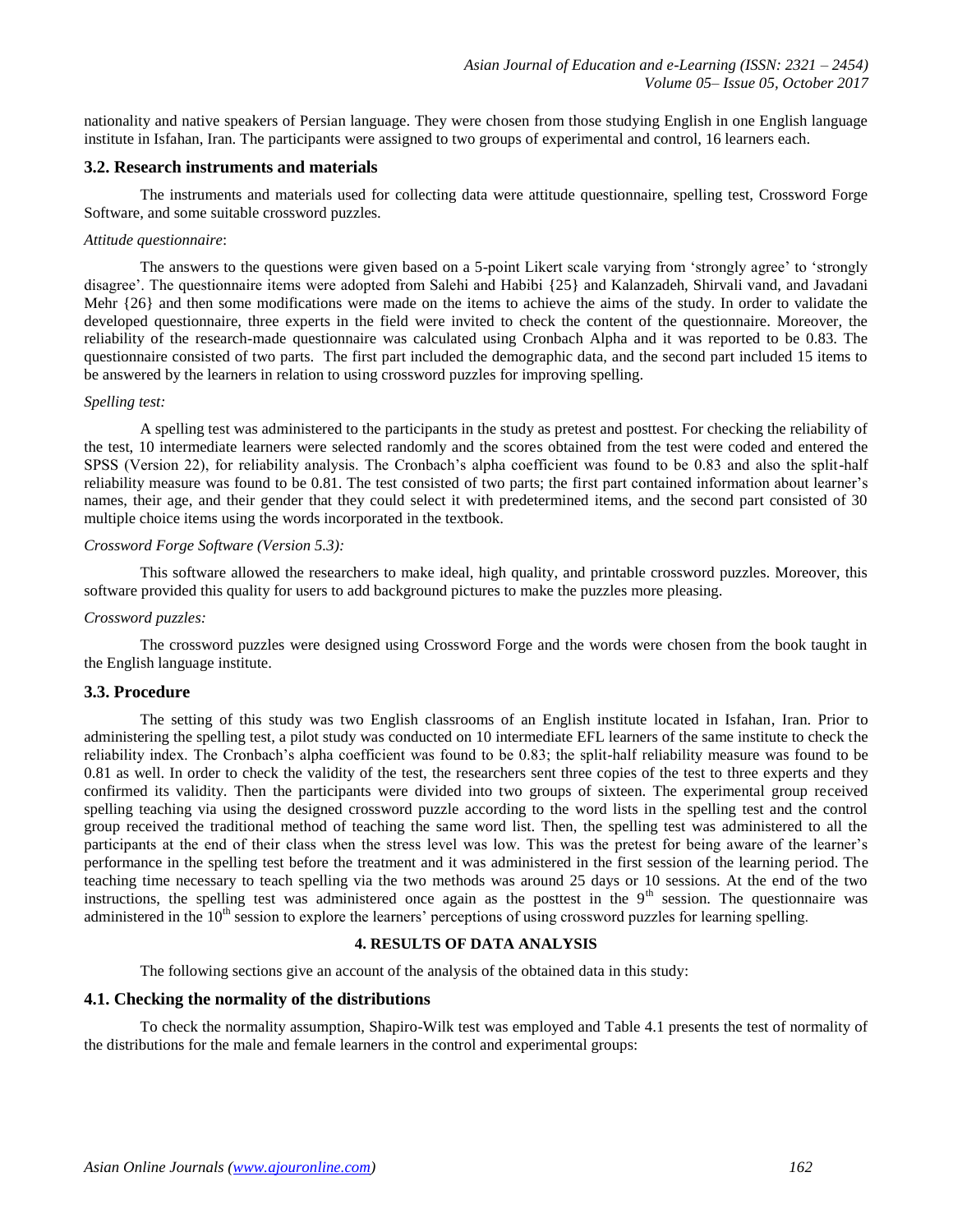| Test     | Group        | Sex    | Shapiro-Wilk |    |      |  |  |
|----------|--------------|--------|--------------|----|------|--|--|
|          |              |        | Statistic    | df | Sig. |  |  |
| Pretest  | Control      | Male   | .878         | 8  | .181 |  |  |
|          |              | Female | .889         | 8  | .230 |  |  |
|          |              | Total  | .900         | 16 | .082 |  |  |
|          | Experimental | Male   | .948         | 8  | .690 |  |  |
|          |              | female | .862         | 8  | .126 |  |  |
|          |              | Total  | .937         | 16 | .310 |  |  |
| Posttest | Control      | Male   | .944         | 8  | .652 |  |  |
|          |              | female | .887         | 8  | .221 |  |  |
|          |              | Total  | .931         | 16 | .249 |  |  |
|          | Experimental | Male   | .930         | 8  | .520 |  |  |
|          |              | female | .937         | 8  | .580 |  |  |
|          |              | Total  | .932         | 16 | .265 |  |  |

**Table 4.1:** Results of the shapiro-wilk's test for checking the normality of the distributions of the two groups based on gender

The results of Table 4.1 indicated that the distribution of scores for male and female learners in the two groups of control and experimental were normal since the *Sig.* values for all these analyses were greater than .05.

# **4.2. Comparing pretest and posttest scores of the learners in the control group (within-group analyses)**

The pretest and posttest scores of the learners in the control group were compared using a paired-samples *t* test. This was done to see whether the control group learners improved (Significantly) from pretest to posttest or not. To determine if the difference between these two tests was statistically significant or not, the researchers had to check the paired-samples *t*  test table below:

|         |                       | <b>Paired Differences</b> |                   |                       |                                                 |          |          |    |                           |
|---------|-----------------------|---------------------------|-------------------|-----------------------|-------------------------------------------------|----------|----------|----|---------------------------|
|         |                       | Mean                      | Std.<br>Deviation | Std.<br>Error<br>Mean | 95% Confidence<br>Interval of the<br>Difference |          |          | Df | Sig.<br>$(2 -$<br>tailed) |
|         |                       |                           |                   |                       | Lower                                           | Upper    |          |    |                           |
| Control | pretest -<br>posttest | $-1.938$                  | 1.569             | .392                  | $-2.774$                                        | $-1.101$ | $-4.939$ | 15 | .001                      |

**Table 4.2:** Results of paired-samples t test comparing the pretest and posttest Scores of the control group

Since the *p* value under the *Sig.* (2-tailed) column in Table 4.2 was less than the significance level (i.e., .001 < .05), it could be inferred that the difference between the pretest and posttest scores of the learners in the control group was not statistically significant.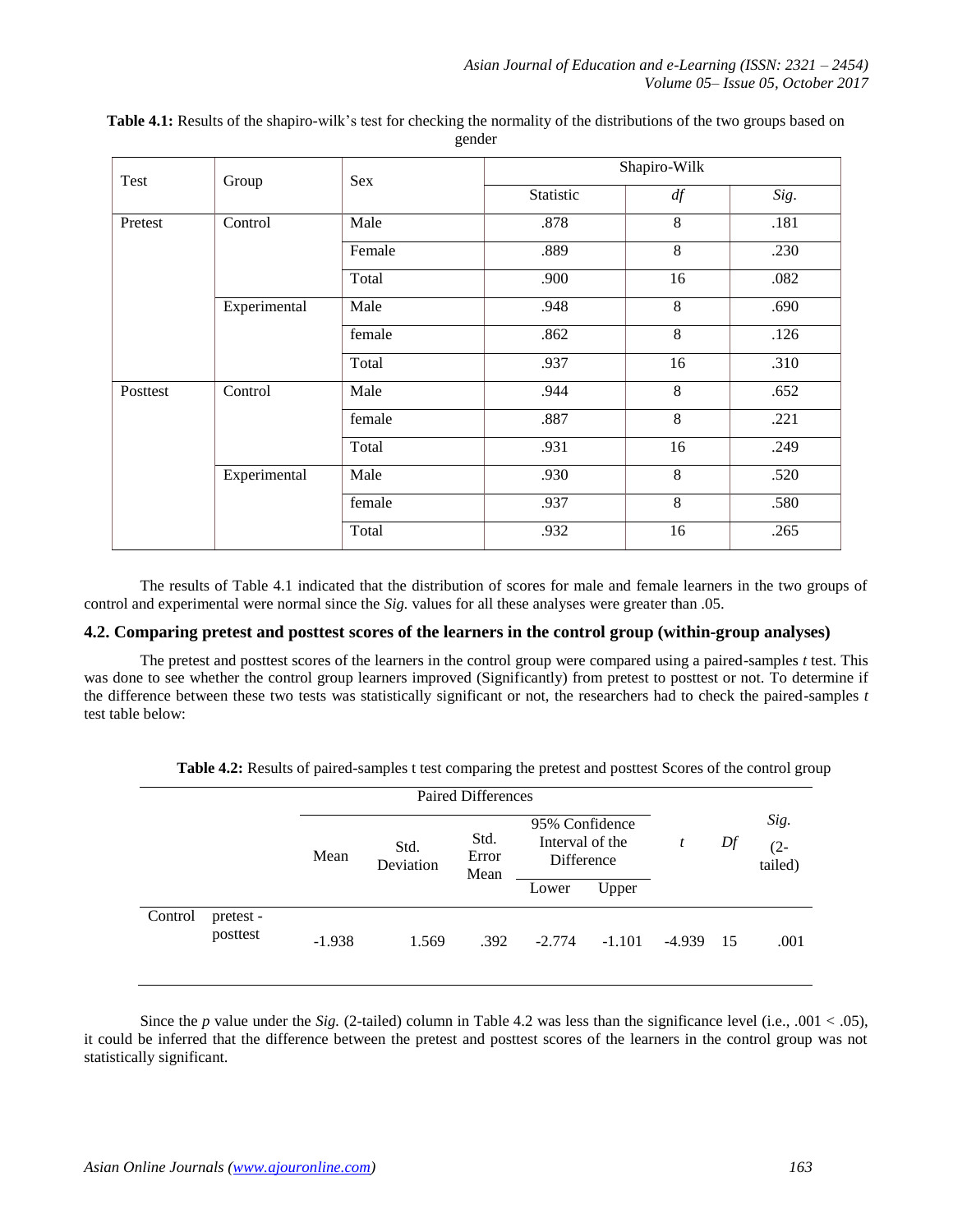# **4.3**. **Comparing pretest and posttest scores of the learners in the experimental group (within-group analyses)**

The pretest and posttest scores of the learners in the experimental group were compared using a paired-samples *t*  test. This was done to see whether the experimental group learners improved (Significantly) from pretest to posttest or not. To find any possible differences between the pretest and posttest scores of the learners in the experimental group a pairedsamples *t* test was employed:

|                    |          |                   | <b>Paired Differences</b> |                                                 |          |          |    |                      |  |  |
|--------------------|----------|-------------------|---------------------------|-------------------------------------------------|----------|----------|----|----------------------|--|--|
|                    | Mean     | Std.<br>Deviation | Std. Error<br>Mean        | 95% Confidence<br>Interval of the<br>Difference |          |          | df | Sig.<br>$(2-tailed)$ |  |  |
|                    |          |                   |                           | Lower                                           | Upper    |          |    |                      |  |  |
| pretest - posttest | $-7.813$ | 2.639             | .660                      | $-9.219$                                        | $-6.406$ | $-11.84$ | 15 | .001                 |  |  |

**Table 4.3:** Results of paired-samples t test comparing the pretest and posttest scores of the experimental group

Results of paired-samples *t* test in Table 4.3 revealed that there was a statistically significant difference between the pretest and posttest scores of the learners in the experimental group.

#### **4.4. Comparing pretest and posttest scores of the learners in control and experimental groups**

Table 4.4 shows the results of descriptive statistics comparing the pretest scores of the control and experimental groups and their posttest scores. The results of these analyses are as follows:

**Table 4.4:** Results of descriptive statistics comparing the pretest scores of the control and experimental groups and their posttest scores

|          | Group        |    | Mean  | <i>Std.</i> Deviation | <i>Std.</i> Error Mean |
|----------|--------------|----|-------|-----------------------|------------------------|
| pretest  | Control      | 16 | 12.63 | 3.86                  | .97                    |
|          | Experimental | 16 | 12.25 | 3.70                  | .92                    |
| posttest | Control      | 16 | 14.56 | 3.42                  | .86                    |
|          | Experimental | 16 | 20.06 | 4.25                  | 1.06                   |

On the pretest, the mean scores for control  $(M = 12.63)$  and experimental  $(M = 12.25)$  group learners were not considerably different. However, the posttest mean score of the control group ( $M = 14.56$ ) greatly differed from that of the experimental group ( $M = 20.06$ ). This is also graphically represented in Figure 4.1 below: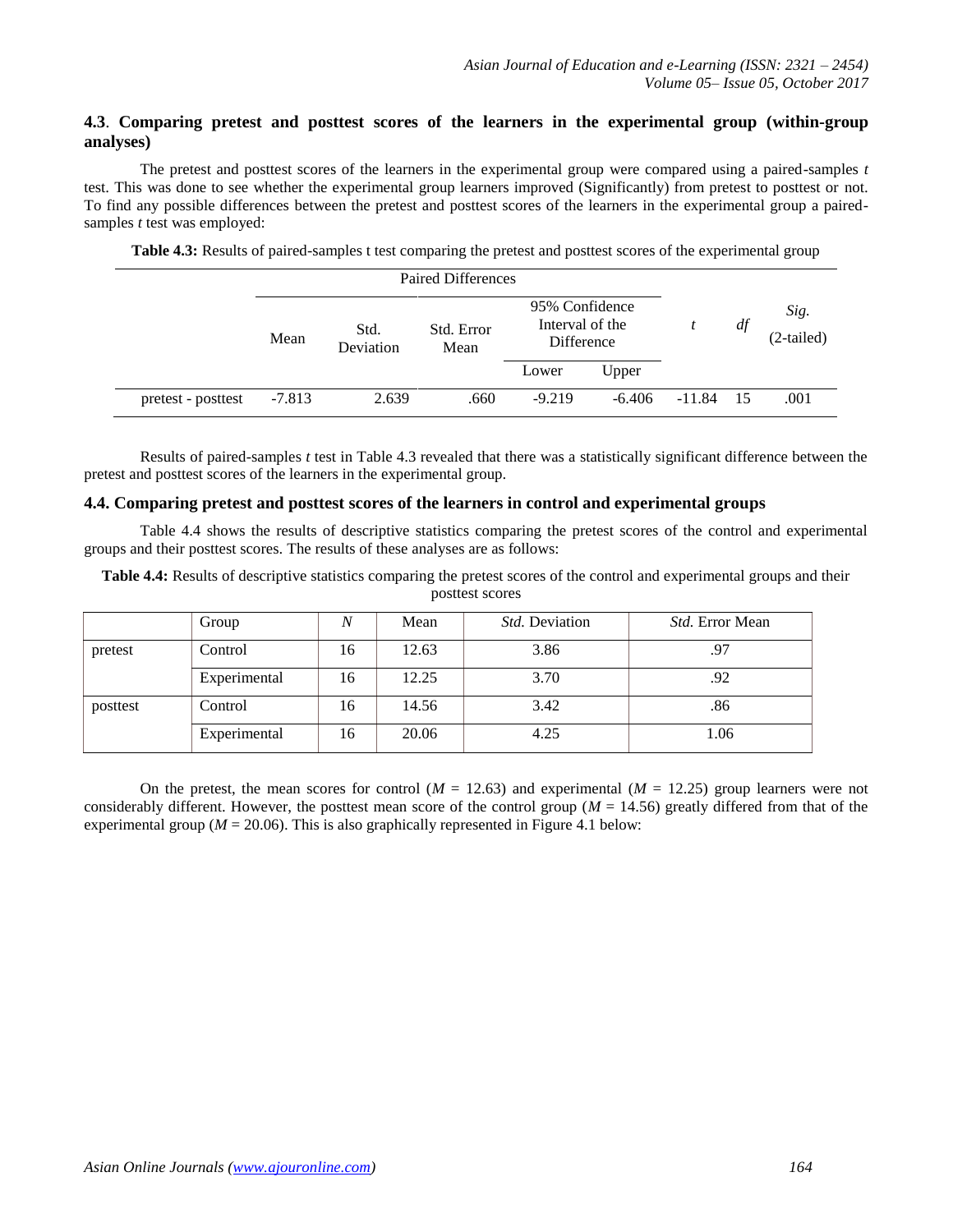

**Figure 4.1:** Pretest and Posttest Mean Scores of the Control and Experimental Groups

It is clear in the bar graph that the two groups were almost equal on the pretest, but the experimental group considerably outperformed the control group on the posttest. To find if the difference between the pretest scores of the two groups and between their posttest scores had been statistically significant or not, the following table should be consulted:

| Table 4.5: Results of independent-samples t test comparing the pretest and posttest scores of the control and experimental |  |
|----------------------------------------------------------------------------------------------------------------------------|--|
| groups                                                                                                                     |  |

|          |          |    |            | ັ                 |                   |                                              |          |
|----------|----------|----|------------|-------------------|-------------------|----------------------------------------------|----------|
|          |          | df | Sig.       | Mean              | <i>Std.</i> Error | 95% Confidence Interval of the<br>Difference |          |
|          |          |    | (2-tailed) | <b>Difference</b> | Difference        |                                              |          |
|          |          |    |            |                   |                   | Lower                                        | Upper    |
| Pretest  | .281     | 30 | .781       | .375              | 1.337             | $-2.355$                                     | 3.105    |
| Posttest | $-4.031$ | 30 | ${<}001$   | $-5.500$          | 1.365             | $-8.287$                                     | $-2.713$ |

The results of Table 4.5 show that there was no significant difference between the pretest scores of the two groups (*p*   $=$  .78), but their posttest scores were significantly different ( $p < .001$ ) in favor of the experimental group. This difference in the posttest scores of the learners in the control ( $M = 14.56$ ) and experimental ( $M = 20.06$ ) groups could be attributed to the treatment to which the experimental group learners were exposed.

# **4.5. Comparing the mean gain scores of the male and female learners in control and experimental groups (examining gender differences)**

Based on the information presented in Table 4.6, the mean gain score of the male learners in the control group was 1.38 and that of females was 2.50. The *t* test analysis showed no significant difference between the gain scores of the male and female learners in the control group ( $p = .15$ ).

As for the experimental group learners, the mean gain score of the male learners equaled 6.88, while the corresponding value for female learners was 8.75. The difference between the gain scores of male and female learners in the experimental group was not found to be statistically significant because the *p* value exceeded the significance level (i.e., .16 > .05). That is, female learners in the experimental group benefited more than their male counterparts from the treatment (i.e., using crossword puzzles) to enhance their spelling.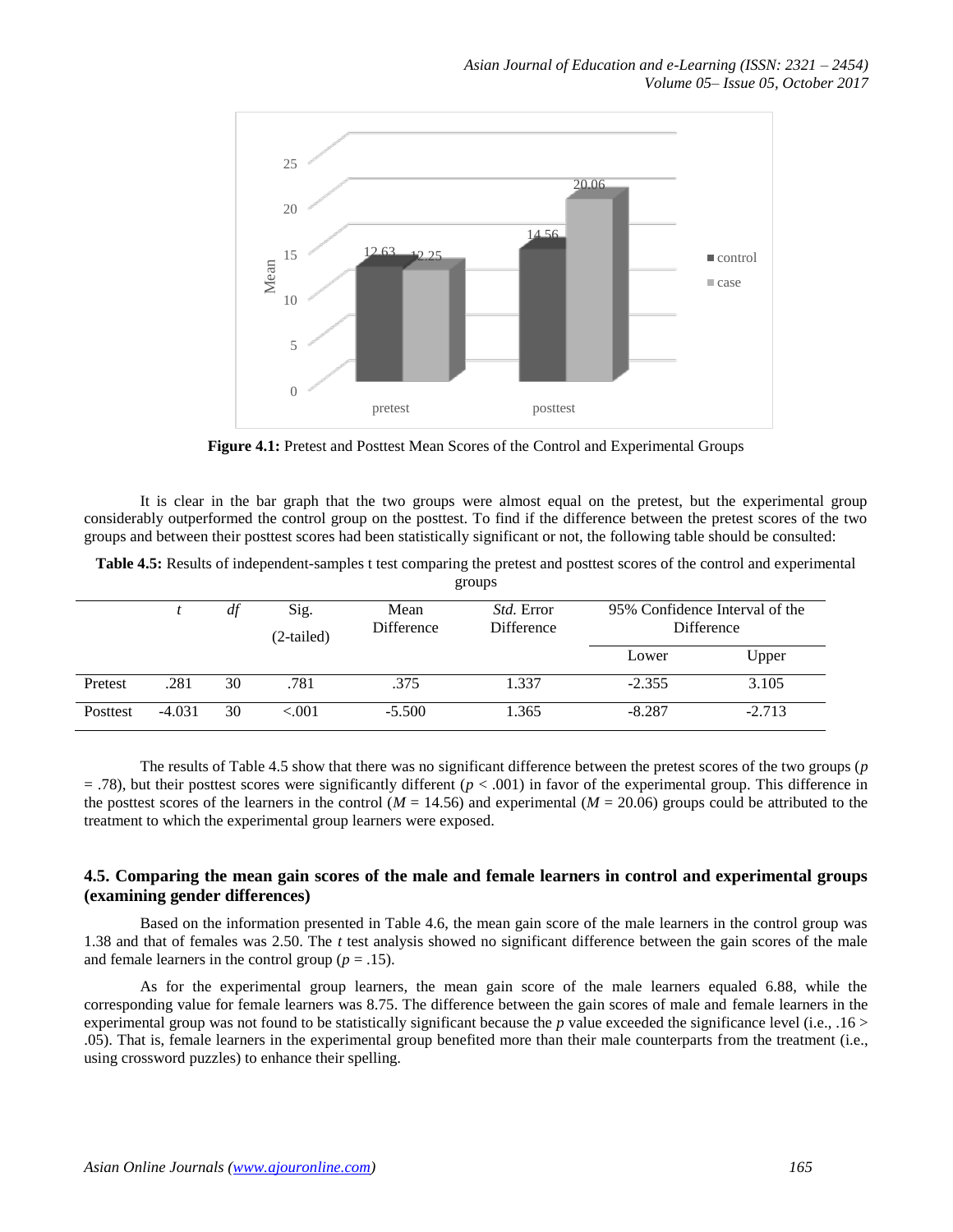*Asian Journal of Education and e-Learning (ISSN: 2321 – 2454) Volume 05– Issue 05, October 2017*

| Group        |                    | sex    | N | Mean | <i>Std.</i> Deviation |          | df | Sig.<br>(2-tailed) |
|--------------|--------------------|--------|---|------|-----------------------|----------|----|--------------------|
| Control      | Difference         | male   | 8 | 1.38 | 2.00                  | $-1.491$ |    |                    |
|              | (posttest-pretest) | female | 8 | 2.50 | .76                   |          | 14 | .158               |
| Experimental | Difference         | male   | 8 | 6.88 | 2.36                  | $-1.476$ |    |                    |
|              | (posttest-pretest) | female | 8 | 8.75 | 2.71                  |          | 14 | .162               |

**Table 4.6:** Results of comparing male and female learners' gain scores in control and experimental groups



**Figure 4.2:** Mean Gain Scores for Male and Female Learners in Control and Experimental Groups

Figure 4.2 shows that in the control group, the difference between male and female learners was not very noticeable; however, in the experimental group, female learners had a significantly higher mean score than their male peers.

# **4.6. Learners' attitudes towards the treatment**

The table below shows the frequencies and percentages of the responses to each questionnaire item:

**Table 4.7:** Frequency and percentage of the responses to the attitude questionnaire items

|               | 'Strongly agree' & 'Agree' |         |          | 'No idea'    | 'Strongly disagree' & 'Disagree' | Mean     |      |
|---------------|----------------------------|---------|----------|--------------|----------------------------------|----------|------|
| Items         | Freq.                      | Percent | Freq.    | Percent      | Freq.                            | percent  |      |
|               | 16                         | 100     | $\Omega$ | $\Omega$     | $\theta$                         | $\theta$ | 4.69 |
| $\mathcal{D}$ | 16                         | 100     | $\theta$ | $\mathbf{0}$ | $\theta$                         | $\Omega$ | 4.56 |
| $\mathcal{R}$ | 16                         | 100     | $\Omega$ | $\Omega$     | $\theta$                         | $\Omega$ | 4.44 |
| 4             | 16                         | 100     | $\Omega$ | $\Omega$     | $\Omega$                         | $\Omega$ | 4.44 |
| 5             | 16                         | 100     | $\theta$ | $\Omega$     | $\theta$                         | $\Omega$ | 4.44 |
| 6             | 16                         | 100     | $\theta$ | $\Omega$     | $\theta$                         | $\Omega$ | 4.31 |
| 7             | 15                         | 93.75   |          | 6.25         | $\theta$                         | $\Omega$ | 4.25 |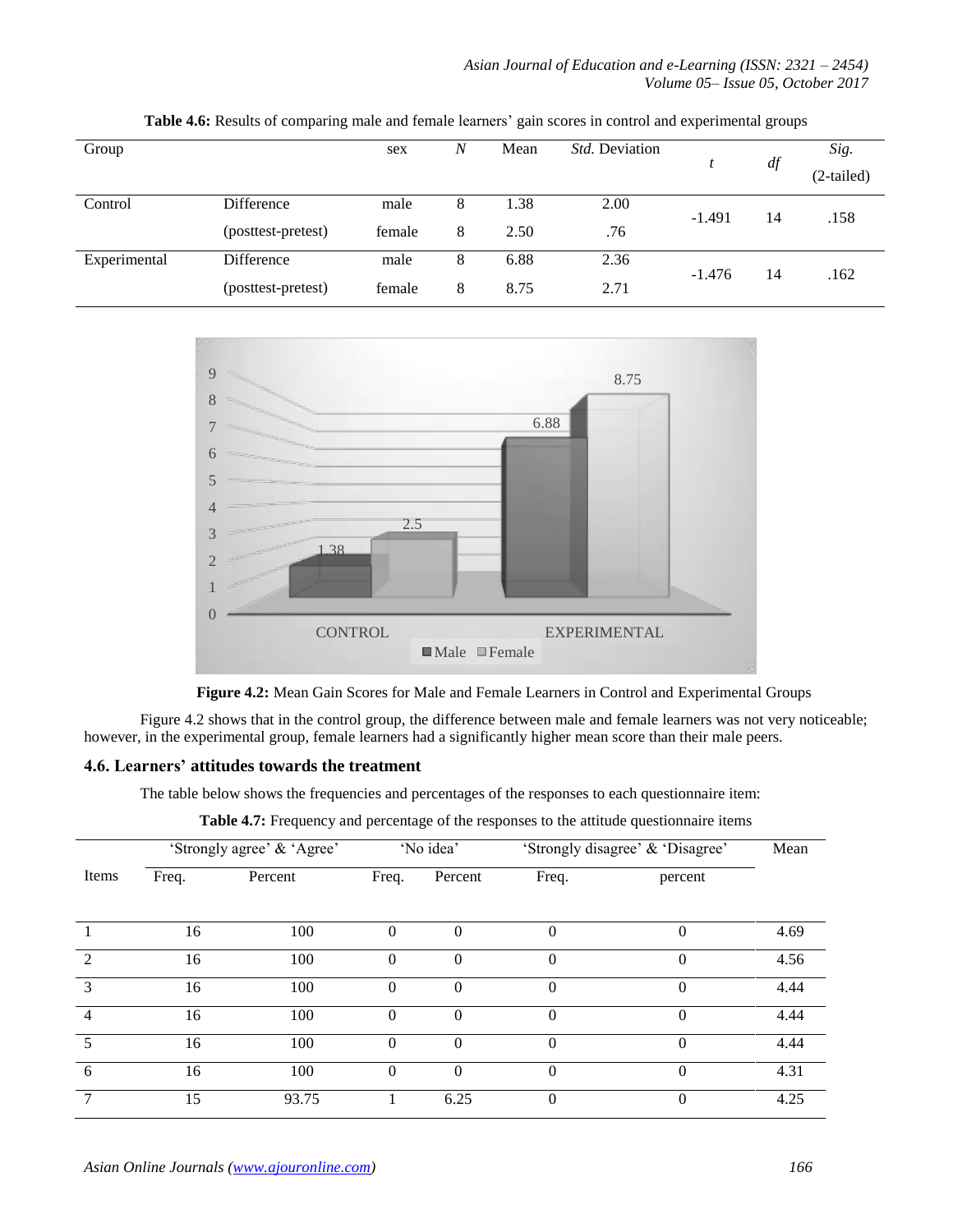*Asian Journal of Education and e-Learning (ISSN: 2321 – 2454) Volume 05– Issue 05, October 2017*

| 8  | 14 | 87.5  | $\bigcirc$   | 12.5     |   |          | 4.37 |
|----|----|-------|--------------|----------|---|----------|------|
| 9  | 12 | 75    | 4            | 25       | 0 | $\theta$ | 4.06 |
| 10 | 14 | 87.5  | ◠            | 12.5     |   |          | 4.25 |
|    | ۱1 | 68.75 |              | 31.25    | O | $\theta$ | 3.94 |
| 12 | 13 | 81.25 | $\mathbf{3}$ | 18.75    |   |          | 4.31 |
| 13 | 14 | 87.5  | $\bigcirc$   | 12.5     | 0 | 0        | 4.56 |
| 14 | 16 | 100   |              | $\theta$ | U |          | 4.69 |
| 15 | 14 | 87.5  | $\bigcirc$   | 12.5     |   |          | 4.56 |

Table 4.7 shows that 14 out of 15 items in the questionnaire had mean scores above 4.00 (which is the value for the Agree option in the questionnaire). Thus, it could be understood that the learners held positive attitudes towards the treatment (i.e., using crossword puzzles helps them to improve their spelling).

The highest mean scores in Table 4.7 belonged to items 1 and 14, while the lowest mean scores were those of items 2 and 11. Hence, the learners showed the highest degree of agreement with the statements in item 1 (Using crossword puzzles helps me to improve my spelling) and item 14 (Learning the spelling of the often-misspelled words is effective by using crossword puzzles). On the other hand, they demonstrated the lowest degree of agreement with item 2 (Using crossword puzzles in class is fun and enjoyable) and 11 (Crossword puzzle increases the chance of having a more accurate spelling).

## **5. DISCUSSION AND CONCLUSIONS**

This part presents discussion and general conclusions which can be drawn from the analysis of the obtained data and the following research questions were answered:

#### **5.1. Addressing research question one**

To find any possible differences between the two groups and to make comparisons between them, the pretest and posttest scores of the learners in the control group were compared using a paired-samples *t* test. Additionally, another pairedsamples *t* test was conducted to capture any possible differences between the pretest and posttest scores of the learners in the experimental group. Finally, an independent-samples *t* test was applied and the results revealed that there was a statistically significant difference between the pretest and posttest scores of the learners in the experimental group.

The findings of the study were in line with the results of the research reported by {16} who conducted an action research in relation to the use of crossword puzzles for improving learners' spelling. The results of her study showed that using crossword puzzles for improving learners' spelling is a useful action. Williams {27} conducted a study using his own crossword puzzles and those selected from other sources in relation to the use of crossword puzzles as a revision technique for the learners before exams. Those using the technique completely found that their scores and performance were little by little on the demand.

In another study, crossword puzzles have been applied as a teaching technique in disciplines like communication {3}, psychology {12}, health {29}, and reading {30}, causing in better retention of facts and association notions and concepts, along with increased levels of confidence. Specifically, crosswords are beneficial in reinforcing definitions and spelling of words (Hyde, 1983), which are reflected to be an essential skill in the biological sciences.

The findings of the study were also consistent with other studies in which crossword puzzles have been illustrated to be efficient teaching tools of lexicon, spelling, definitions, and coupling key concepts with associated names causing in more recalling and memorizing the facts {11; 12; 13; 6). Due to the need to spell words properly to complete the puzzle, their use causes in increased attention in studying as well, and when completed, can be used more as a study tool {11; 12}.

The findings were; therefore, in line with the study conducted by Davis, Shepherd, and Zwiefelhofer {30}, in relation to the use of crossword puzzles as an aid in the success of student learning. The results of their study showed that the learners' scores in the first class after receiving crossword puzzles to use for review were improved but in the second class a decrease in the exam scores after using crossword puzzles was observed.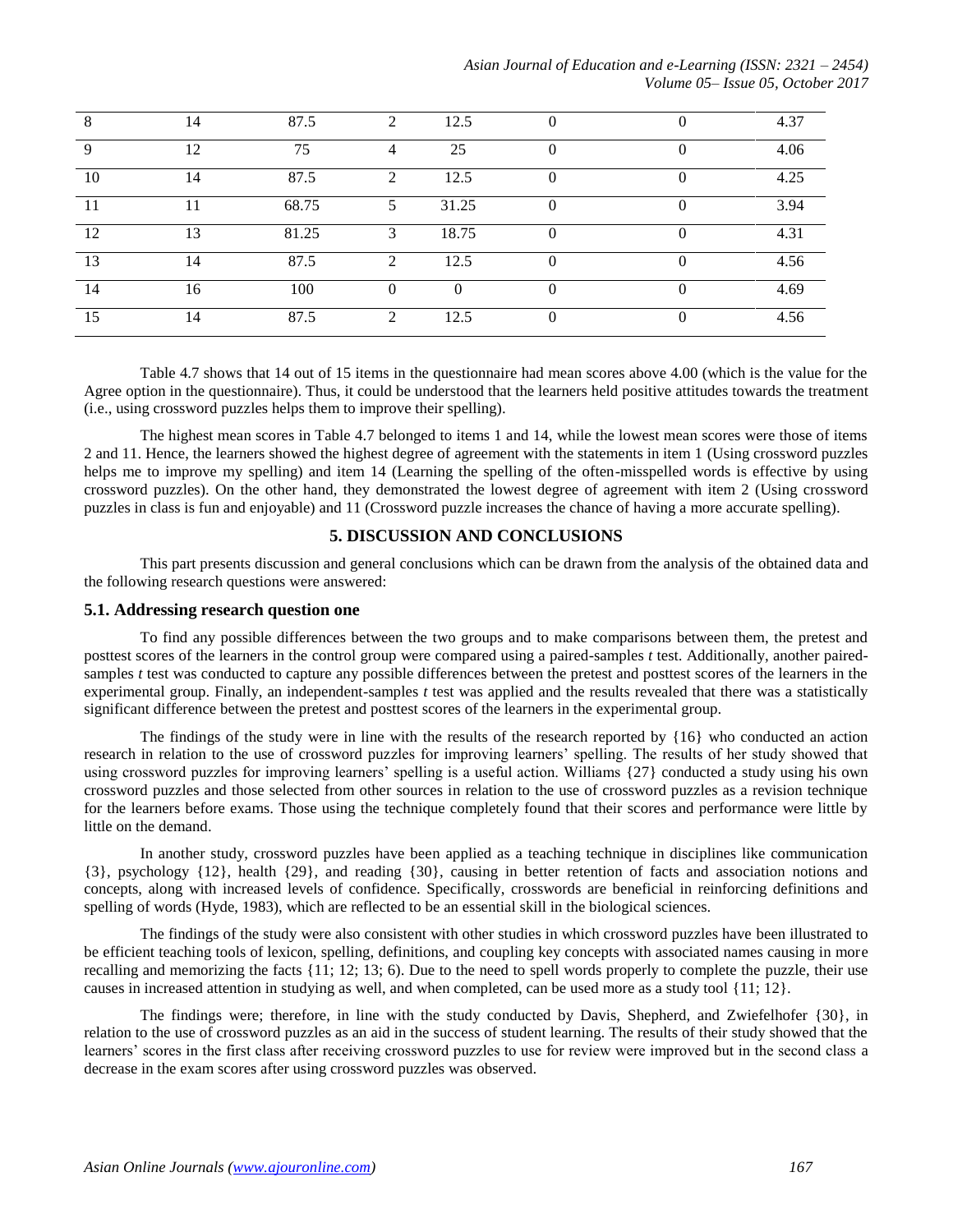The findings also confirmed the results of the study conducted by Njoroge, Ndung'u, and Gathigia {31} indicating that the usage of crossword puzzles in the teaching of vocabulary in English as a Second Language (ESL) was efficient and consequently impacts performance. The statistics showed that the students who were exposed to the crossword puzzles tactic did much better in the posttest than their partners who trained through traditional lexical instruction style. This result suggested that the use of crossword puzzles may have supported the development of performance since at the pretest phase, both groups' marks were alike.

Nearly all the reported findings similar to the findings of this study put remarkable emphasis on the effectiveness of using crossword puzzles on improving language skills, specially spelling. Thus, the first question can be answered in a way that using crossword puzzle significantly affect the improvement of spelling among Iranian intermediate EFL learners.

#### **5.2. Addressing research question two**

To answer the second question and explore the difference between using crossword puzzle and improving spelling in terms of gender, the *t* test analysis showed no significant difference between the mean scores of the male and female learners in the control group. Female learners in the experimental group benefited more than their male counterparts from the treatment (i.e., using crossword puzzles) to enhance their spelling. In the control group, the difference between male and female learners was not very noticeable; however, in the experimental group, female learners had a significantly higher mean score than their male peers.

The results of the study pointed to a significant difference between the mean scores of the male and female learners in the experimental group but there is no study related to the effects of using crossword puzzles on improving spelling in terms of gender and there was no significant difference between male and female in these studies or gender did not considered as a variable in them; however, there are some studies related to spelling and writing in which gender differences were investigated.

The findings of the study were in the line with the results of the research conducted by Allred {35}, gender differences in spelling achievement were explored for students in Grades 1 through 6. Performances of boys and girls on standardized and written spelling exams were assessed. Students from high-, medium-, and low-achieving schools in six geographic regions of the United States took both a proofreading-type standardized exam and a written spelling exam that included the same words  $(N = 3, 024)$ . Analyses of variance were performed on average divergences across both exams by sex for each grade for all matters. A physical computation also was made for both sexes on each word on both tests. Girls scored significantly higher (all p values > .001), causing in the conclusion that girls spell better than boys at all grade levels on both types of tests.

The findings of the study supported some relevant studies such as the study conducted by Berninger, Nielsen, Abbott, Wijsman, and Raskind {32}, gender differences in mean level of reading and writing skills were investigated in 122 children (80 boys and 42 girls) and 200 adults (115 fathers and 85 mothers) who revealed behavioral markers of dyslexia in a family genetics research. Gender differences were uncovered in writing and reading and the results showed that men and boys were more impaired in handwriting and composing than were women and girls, but men were also more impaired in spelling than women. Men were more impaired than women in correctness and rate of reading texts orally, but boys were not more impaired than girls on any of the reading measures. Males were constantly more impaired than females in orthographic skills, which may be the cause of gender differences in writing, but not motor skills.

Therefore, the second question can be answered in a way that **t**here is a significant difference between Iranian intermediate EFL male and female learners in improving spelling using crossword puzzles.

#### **5.3. Addressing research question three**

To answer the third question, some 15-item questionnaires were filled out by the learners in the experimental group. Analyzing the responses, it was revealed that the learners held positive attitudes towards the treatment (i.e., using crossword puzzles helps them to improve their spelling). In order to make sure this positive attitude was of statistical significance, the highest mean scores belonged to items 1 and 14, while the lowest mean scores were those of items 2 and 11. Hence, the learners showed the highest degree of agreement with the statements in item 1 (Using crossword puzzles helps me to improve my spelling) and item 14 (Learning the spelling of the often-misspelled words is effective by using crossword puzzles). On the other hand, they demonstrated the lowest degree of agreement with item 2 (Using crossword puzzles in class is fun and enjoyable) and item 11 (Crossword puzzle increases the chance of having a more accurate spelling).

The findings of the study supported some relevant studies such as the study conducted by Franklin, Peat, and Lewis {13}, on using crosswords as a medium of language teaching, it was found that crossword puzzles will lead to the increase of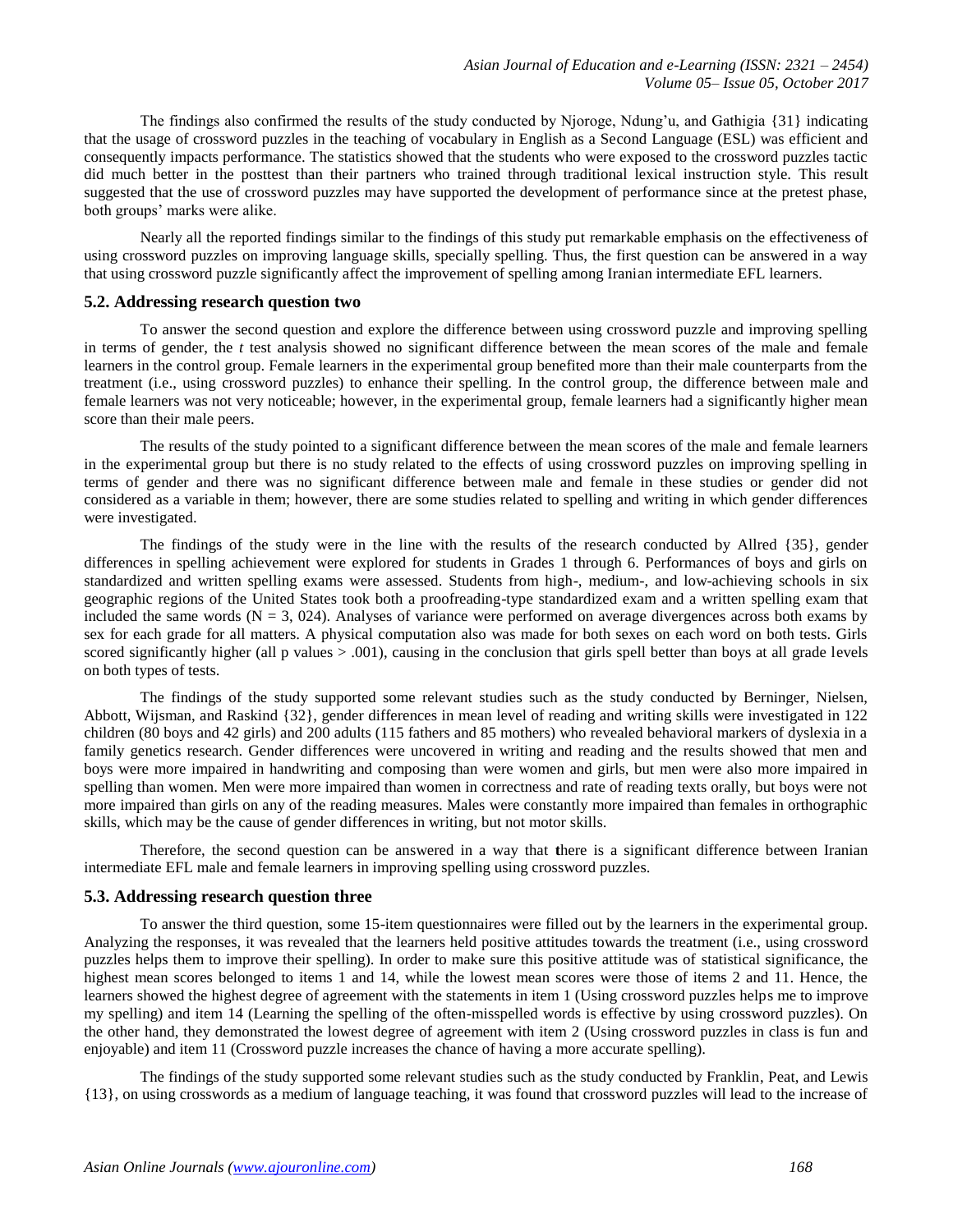motivation and interest concerning the selected topic to be taught among the learners. Childers {14} also showed that the use of the crosswords boosted learners' self-confidence in their ability, helped them in comprehending some of the concepts and motivated them to think about what they were learning.

The findings of the study were in the line with the results of the research reported by Cruickshank and Telfer  $\{2\}$ that games provide a reactive atmosphere where students quickly know how they are doing. Haun {3} suggested a number of advantages for utilizing games in the classroom, involving teaching learners substitute techniques to studying, influencing cognitive advancement, motivating learners to learn rather than memorizing, and increasing learners' confidence when they get a right answer. Hequet {33} has indicated that the game should concentrate on an exact learning problem. He used games to address several learning problems including motivating students to be prepared for class, addressing student misunderstandings of content and evaluating learner comprehending of material. Vos, van der Mijden, and Denessen {34} demonstrated the benefits of making versus playing an instructive game on the learner motivation and deep learning.

Based on the result of analyzing the questionnaire, it was uncovered that using crossword puzzles helps learners to improve their spelling. Learning the spelling of the often-misspelled words is effective by using crossword puzzles and crossword puzzles can be helpful and beneficial for improving language skills like spelling. Moreover, they can motivate learners to learn spelling better; therefore, the third question was answered.

As the findings of a great number of previous studies indicated, crossword puzzle plays a central role in the process of learning a foreign language. The results of this study uncovered that by using and applying crossword puzzle in classes, the learners' spelling will be improved significantly. Accordingly, learners' attitudes towards using crossword puzzles for improving spelling were positive. Thus, L2 teachers are strongly recommended to apply crossword puzzles in L2 classes improving the learners' spelling and enhancing motivation and interest of L2 learners. Crossword puzzles are beneficial games for improving spelling in this study and the results are helpful and valuable in the field of language teaching and learning.

# **6. IMPLICATIONS AND SUGGESTIONS**

Like most of the studies, this study is not separate from other studies and it is not an exception, and there are some limitations in this study as follows:

- Lack of sufficient time to conduct the study in a longer period of time.
- Implementation of the study on limited number of the participants.
- Performance of the study in only one language institute.
- Finding and convincing the institute owner to permit the researchers not to exactly follow the syllabus objectives dictated by the institute.

This study mainly focused on application of crossword puzzles for improving spelling among Iranian intermediate EFL learners; therefore, the following research areas can be recommended to those who are interested in pursuing the same line of research:

- The same variables can be examined with learners with different proficiency levels.
- Further researches can be conducted to examine the mentioned variables in relation to other language skills.
- Other affective factors such as self-efficacy, self-esteem, motivation, self-concept, and risk taking can be investigated in other studies.

# **7. REFERENCES**

- {1} Ratnawati, N., Bindarti, E. W., & Rofiq, A. (2013). The effect of using crossword puzzle on vocabulary achievement of the English year students at SMP Negeri 5 Jember. *©Pancaran, 2(2)*, 23-32.
- {2} Cruickshank, D. R., & Telfer, R. (1980). Classroom games and simulations.*Theory into practice*, *19*(1), 75-80.
- {3} Haun, M. W. (1985). Parliamentary Puzzles as a Teaching Methodology. *Parliamentary Journal*, *26*(3), 95-99.
- {4} Sugar, S., & Takacs, G. (1999). Games that teach teams: Tale of the RAT. *The Journal for Quality and Participation*, *22*, 54-55.
- {5} Paul, D. (2003). *Teaching English to children in Asia*. Longman
- {6} Moore, L. S., & Dettlaff, A. J. (2005). Using educational games as a form of teaching in social work. *Arete-Columbia South Carolina*, *29(1)*, 58-72.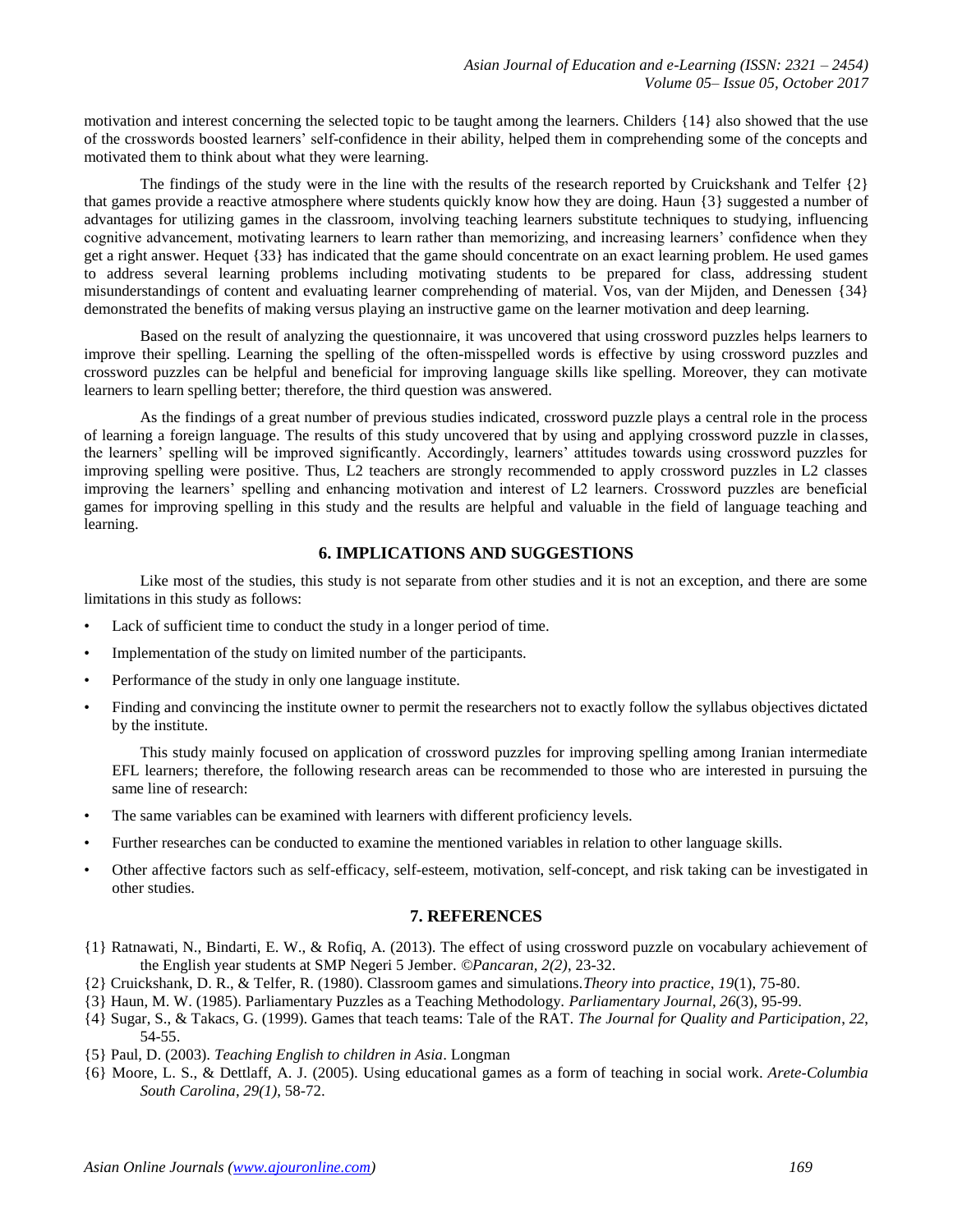- {7} Ritzko, J. M., & Robinson, S. (2011). Using games to increase active learning. *Journal of College Teaching & Learning (TLC)*, *3*(6).
- {8} Moursund, D. G. (2006). *Introduction to using games in education: A guide for teachers and parents.*
- {9} Bressan, D. (1970). Crossword puzzles in modern language teaching. *Audio-Visual Language Journal, 8(2)*, 93-95.
- {10} Wolfe, D. E. (1972). Teacher-made crossword puzzles. *Audio-Visual Language Journal, 10(3)*, 177-181.
- {11} Childers, C. D. (1996b). Using crossword puzzles as an aid to studying sociological concepts. *Teaching Sociology*, *24*(2), 231-235.
- {12} Crossman, E. K., & Crossman, S. M. (1983). The crossword puzzle as a teaching tool. *Teaching of Psychology*, *10*(2), 98-99.
- {13} Franklin, S., Peat, M., & Lewis, A. (2003). Non-traditional interventions to stimulate discussion: the use of games and puzzles. *Journal of Biological Education*, *37*(2), 79-84.
- {14} Childers, C. D. (1996a). Game-display board activities for science teaching.*Teaching Sociology*, *24*, 231-235.
- {15} Weisskirch, R. S. (2006). An analysis of instructor-created crossword puzzles or student review. *College Teaching. 54(1),* 198-201.
- {16} Diniyati, N. (2009). *THE USE OF CROSSWORD PUZZLES TO IMPROVE STUDENTS'SPELLING (An Action Research of Fourth Grade Students of SDN Cokro, Grabag Kabupaten Magelang in the Academic Year of 2008/2009)* (Doctoral dissertation, Universitas Negeri Semarang).
- {17} Al-zoud, K. M., & Kabilan, K. M. (2013). Investigating Jordanian EFL students' spelling errors at tertiary level. International Journal of Linguistics, 5(3), 164-176.
- {18} Cook, V. J. (1999). Teaching spelling. Retrieved May, 17, 2015 from [http://privatewww.essex.ac.uk/~vocook/OBS2O.htm.](http://privatewww.essex.ac.uk/~vocook/OBS2O.htm)
- {19} Muslim, I. M. (2014). Helping EFL students improve their writing. *International Journal of Humanities and Social Science, 4(2)*, 105-112.
- {20} Cook, V. J. (1997). L2 users and English spelling. *Journal of* Multilingual *and Multicultural Development*, *18*(6), 474- 488.
- {21} Bebout, L. (1985). An error analysis of misspellings made by learners of English as a first and as a second language. *Journal of psycholinguistic research*, *14*(6), 569-593.
- {22} Haggan, M. (1993). Actual and self-perceived spelling accuracy in Kuwaiti EFL students: Some practical and theoretical implications. *TESL Canada Journal*, *10*(2), 55-70.
- {23} Subhi, S. N., & Yasin, M. S. M. (2015). Investigating Study of an English Spelling Errors: A Sample of Iraqi students in Malaysia. *International Journal of Education and Research*, *3*(6), 235-246.
- {24} Tsai, C. Y., Hsu, J. M., Tsai, H. H., Yu, P. T., & Huang, W. F. (2016). A multi-party Mahjong-like spelling game for English vocabulary learning. *International Journal of Innovation and Learning*, *19*(4), 397-411. doi: [http://dx.doi.org/10.1504/IJIL.2016.076795.](http://dx.doi.org/10.1504/IJIL.2016.076795) Online ISSN: 1741- 8089.
- {25} Salehi, H., & Habibi, S. B. (2015, September). EFL Learners' Attitudes towards Using Thesaurus Part of Microsoft Word in Vocabulary Acquisition. In 1 st International Conference on Teaching & Learning (ICTL) (Vol. 14, p. 61). September 2015, Langkawi, Malay.
- {26} Kalanzadeh, G. A., Vand, S. S., & Mehr, H. J. (2014). Perspectives Of Iranian Secondary School Teachers Towards The Application Of Interactive Whiteboards Technology In English Language Classes. International Journal of Language Learning and Applied Linguistics World, 15.
- {27} Williams, D. (2007). A unique review strategy that motivates student learning. *Insight: A Collection of Faculty Scholarship, 2*, 64-69.
- {28} Damrosch, S. (1994). A qualitative challenge. *Qualitative Health Research*, *4*(1), 72-73.
- {29} Hyde, H. (1983). Switched on to crosswords. *Australian Journal of Reading, 6*, 193-198.
- {30} Davis, T. M., Shepherd, B., & Zwiefelhofer, T. (2009). Reviewing for Exams: Do Crossword Puzzles Help in the Success of Student Learning. *Journal of Effective Teaching*, *9*(3), 4-10.
- {31} Njorge, C. M., Ndung'u, W. R., & Gathigia, G. M. (2013). The use of crossword puzzles as a vocabulary learning strategy: A case of English as second language in Kenyan secondary schools. International Journal of Current Research, 5(1), xxx-xxx, xxxxxx.
- {32} Berninger, V. W., Nielsen, K. H., Abbott, R. D., Wijsman, E., & Raskind, W. (2008). Gender differences in severity of writing and reading disabilities.*Journal of School Psychology*, *46*(2), 151-172.
- {33} Hequet, M. (1995). Games that Teach. *Training*, *32*(7), 53-58.
- {34} Vos, N., van der Mijden, H. & Denessen, E. (2011). Effects of constructing versus playing an educational game on student motivation and deep learning strategy use. *Computers and Education, 56*, 127-137.
- {35} Allred, R. A. (1990). Gender differences in spelling achievement in grades 1 through 6. *The Journal of Educational Research, 83(4)*, 187-193.